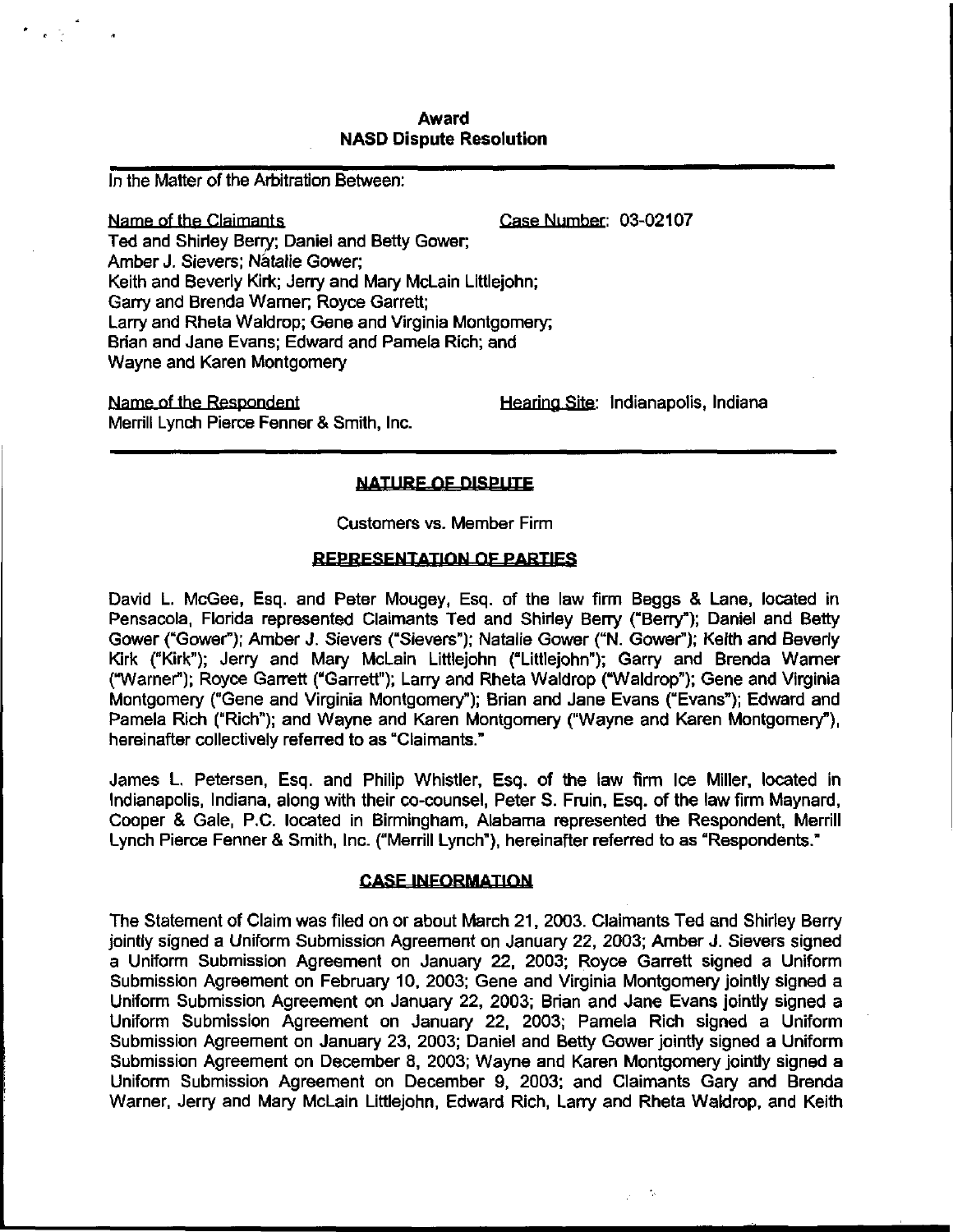and Beverly Kirk all submitted an undated Uniform Submission Agreement.

The Statement of Answer was filed by Respondent Merrill Lynch on or about July 30, 2003. Respondent Merrill Lynch signed the Uniform Submission Agreement on May 15, 2003.

Respondent Merrill Lynch filed a Motion to Sever Claims on November 26, 2003 and a Reply Brief on December 31, 2003. Claimants filed a Response to said Motion on March 9, 2004.

Claimants filed a Motion to Amend Statement of Claim and Amended Statement of Claim on January 26, 2004 to name additional Claimants, Stacey Shew ("Shew"), Tura Pauline Leckey ("Leckey"), and as beneficiary for Christopher Buchanan, Justin A. Buchanan, Kendra N. Leckey and Caitlin M. Leckey. Respondent Merrill Lynch filed its Response on February 24, 2004.

# **CASE SUMMARY**

Claimant asserted the following causes of action: breach of fiduciary duty, suitability, failure to supervise, negligent misrepresentations, omission, and violation of Blue Sky Laws. The causes of action relate to various stocks and equity mutual funds, including certain Dreyfus funds, certain Alliance funds, Fidelity Advisor funds, Merrill Lynch bond fund, Marathon Oil, U.S. Steel, and technology stocks such as Oracle and EMC. Other investments included mutual funds such as the Alliance Premier Growth Fund; the Merrill Lynch Basic Value Fund; the Merrill Lynch Fundamental Growth Fund; the Alliance Growth & Income Fund; the AIM Basic Value Fund; the Merrill Lynch Small Cap Value Fund; the Pimco Small Cap Fund, and MFA products and other diversified mutual funds and fixed income funds.

Unless specifically admitted in its Answer, Respondent Merrill Lynch denied the allegations made in the Statement of Claim and asserted the following defenses:

- 1. Claimants' claims are barred by the equitable doctrines of waiver, laches and estoppel;
- 2. To the extent that any Claimant failed to mitigate his alleged losses, he or she is barred from recovering said losses from the Respondent;
- 3. To the extent that any of the damages complained of by Claimant were the proximate fault of any person or entity other than the Respondent, including Claimant himself, then Claimants' recovery, if any, should be reduced proportionately pursuant to the Illinois Comparative Fault Act;
- 4. Claimants ratified the trades in their accounts;
- 5. To the extent any Claimant bears any fault in relation to any of the claims that he has asserted, he is therefore barred from recovery;
- 6. Each Claimant was fully advised and aware of the nature of his investments and the risks involved, and knowingly assumed the risks; and
- 7. Some of the occurrences and conduct alleged by Claimants occurred outside the relevant statute of limitations, and such actions are barred.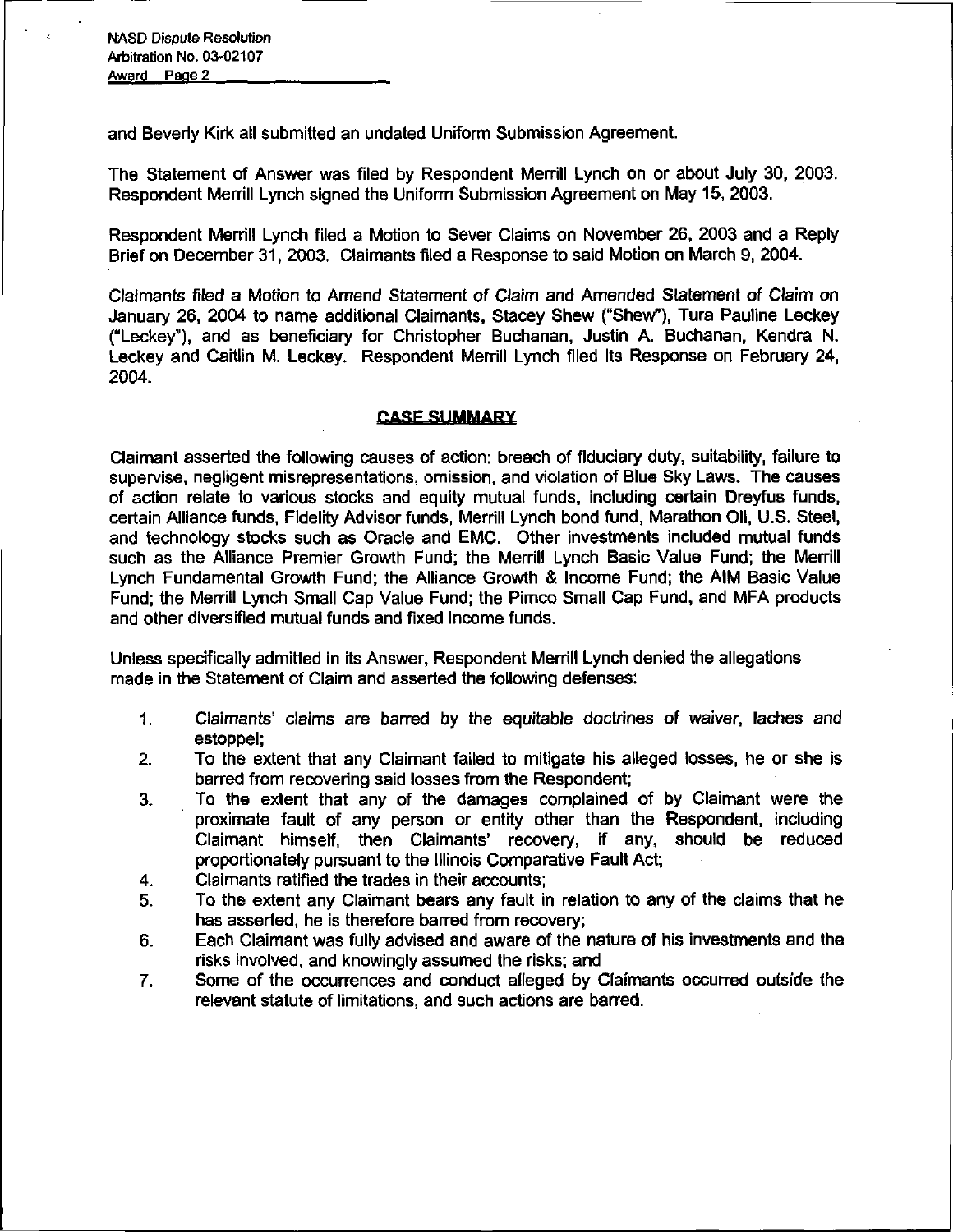NASD Dispute Resolution Arbitration No. 03-02107 Award Page 3

# **RELIEF REQUESTED**

Claimants requested compensatory damages in the amount of \$4,200,000.00; and unspecified amounts for punitive damages, interest, attorneys' fees and other costs.

Respondent Merrill Lynch requested dismissal of all claims in their entirety.

# OTHER ISSUES CONSIDERED AND DECIDED

The Panel heard oral argument on Claimants' Motion to Amend Statement of Claim and Respondent's Motion to Sever on March 10, 2004. The Panel denied both Motions. This matter proceeded on claims asserted in the initial Statement of Claim, and parties Shew and Leckey were not added as Claimants to these proceedings.

During the hearing on June 28, 2004, Claimants presented to the Panel a Memorandum of Law on Lost Wages and Respondent's Brief on Purported Lost Wages Claim. The Panel reserved their decision on the issue of lost wages until close of hearing.

Also, on June 28, 2004, Respondent filed a Motion to Strike Claimants' Amended and Second Amended Witness and Exhibit List, and the Panel granted Respondent's Motion. The following individuals were stricken from the list of witnesses to appear at the hearing: Ralph Bilyew; Ken Woodworth; Jeffrey Tuttle; Charles M. David; James Pearson; Bethany Grimes; and Patrick Keen. Also, responsive documents to discovery Request No. 43 containing investment advice given by Merrill Lynch brokers, Shawn Sorrells and Jason Murdock, to other Merrill Lynch customers, were stricken from Claimants' Exhibit List.

On August 5, 2004 during the hearing, Claimants filed a Memorandum on the applicability of work product privilege to Shawn Sorrell's written statement, and requested that Respondent produce these statements. Respondent filed its opposition to Claimants' request. After Panel deliberation, the Panel denied Claimants' request.

On August 30, 2004 during the hearing, Claimants submitted a Damages Memorandum and Respondent filed a Brief on Measure of Damages, both relating to the McCann expert testimony given by Claimants on the theory of a "well-managed portfolio." The Panel reserved their decision on the issue of damages until close of hearing.

Lastly, during the proceedings on August 30, 2004, Respondent Merrill Lynch made an oral motion to dismiss all claims. After hearing arguments by both parties, the Panel denied Respondent's motion.

The parties agreed that the Award in this matter may be executed in counterpart copies or that a handwritten, signed Award may be entered.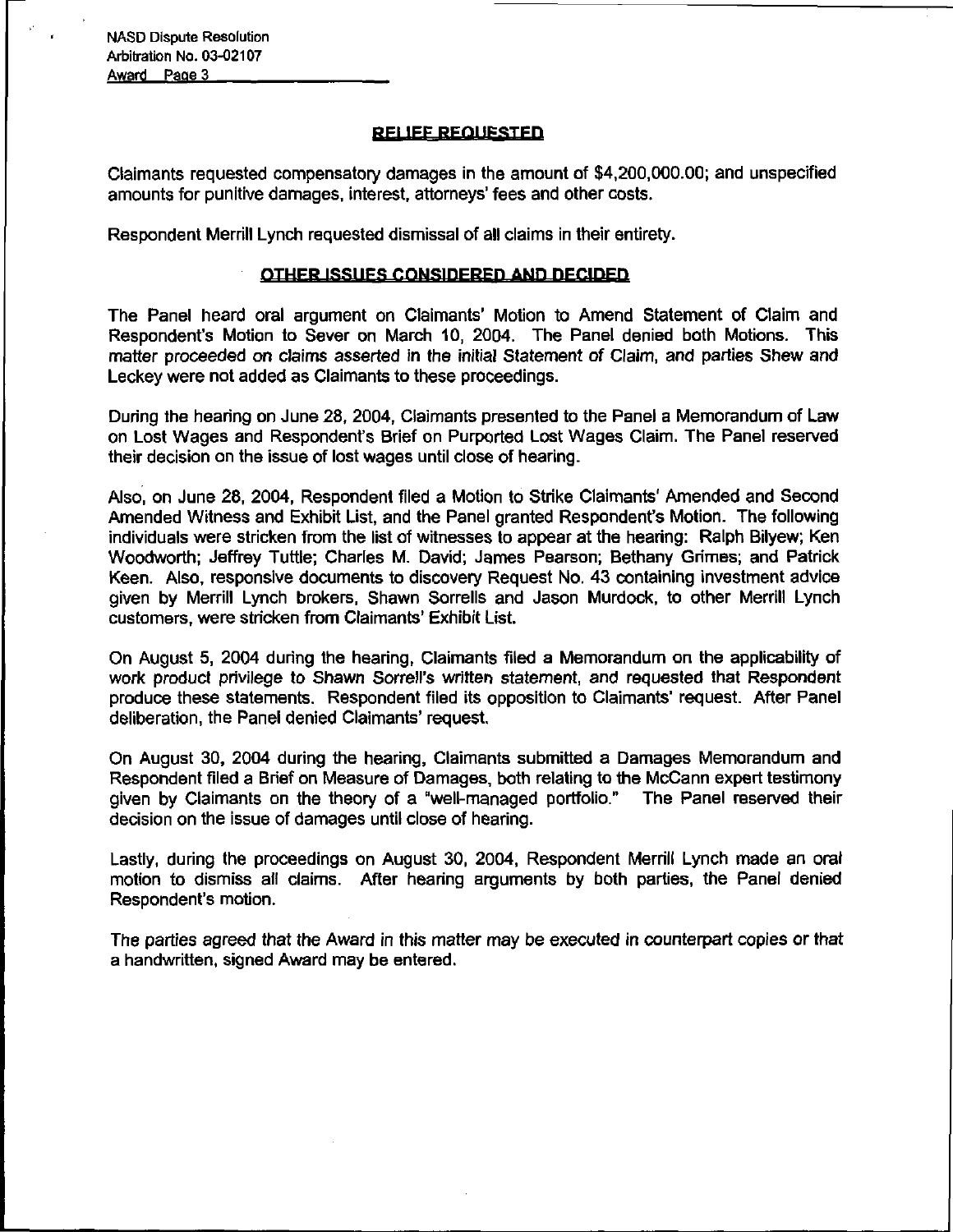# **AWARD**

After considering the pleadings, the testimony and evidence presented at the hearing and the post-hearing submissions, the Panel has decided in full and final resolution of the issues submitted for determination as follows:

- 1. Respondent Merrill Lynch Pierce Fenner & Smith, Inc. is solely liable for and shall pay to Claimants, Ted and Shirley Berry, the sum of \$75,000.00 as compensatory damages, plus interest at the rate of 4.5% per annum to accrue from date the award is served until the date the award is paid in full.
- 2. Respondent Merrill Lynch Pierce Fenner & Smith, Inc. is solely liable for and shall pay to Claimants Berry the sum of \$27,000 as punitive damages. In deciding to award punitive damages, the Panel considered the pleadings filed by counsel, as well as the arguments presented on behalf of the parties, and determined that authority existed for an award of punitive damages to Claimants Berry.
- 3. Respondent Merrill Lynch Pierce Fenner & Smith, Inc. is solely liable for and shall pay to Claimants, Brian and Jane Evans, the sum of \$68,000.00 as compensatory damages, plus interest at the rate of 4.5% per annum to accrue from date the award is served until the date the award is paid in full.
- 4. Respondent Merrill Lynch Pierce Fenner & Smith, Inc. is solely liable for and shall pay to Claimants Evans the sum of \$25,000 as punitive damages. In deciding to award punitive damages, the Panel considered the pleadings filed by counsel, as well as the arguments presented on behalf of the parties, and determined that authority existed for an award of punitive damages to Claimants Evans.
- 5. Respondent Merrill Lynch Pierce Fenner & Smith, Inc. is solely liable for and shall pay to Claimant Royce Garrett, the sum of \$24,000.00 as compensatory damages, plus interest at the rate of 4.5% per annum to accrue from date the award is served until the date the award is paid in full. The Panel denied punitive damages to Claimant Garrett.
- 6. Respondent Merrill Lynch Pierce Fenner & Smith, Inc. is solely liable for and shall pay to Claimants Daniel and Betty Gower, the sum of \$22,000.00 as compensatory damages, plus interest at the rate of 4.5% per annum to accrue from date the award is served until the date the award is paid in full.
- 7. Respondent Merrill Lynch Pierce Fenner & Smith, Inc. is solely liable for and shall pay to Claimants Gower the sum of \$8,000 as punitive damages. In deciding to award punitive damages, the Panel considered the pleadings filed by counsel, as well as the arguments presented on behalf of the parties, and determined that authority existed for an award of punitive damages to Claimants Gower.
- 8. Respondent Merrill Lynch Pierce Fenner & Smith, Inc. is solely liable for and shall pay to Claimants Keith and Beverly Kirk, the sum of \$80,000.00 as compensatory damages, plus interest at the rate of 4.5% per annum to accrue from date the award is served until the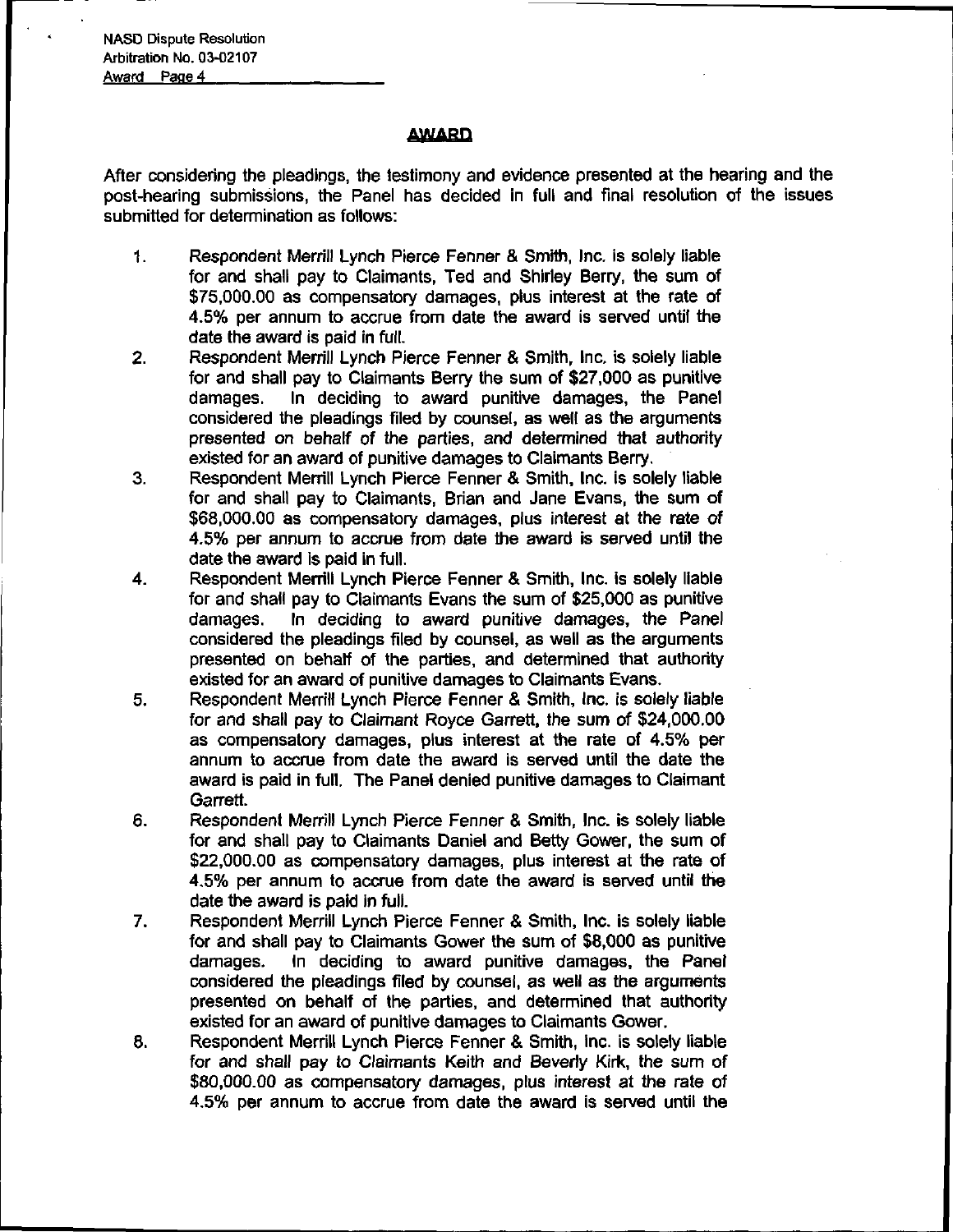date the award is paid in full.

- 9. Respondent Merrill Lynch Pierce Fenner & Smith, Inc. is solely liable for and shall pay to Claimants Kirk the sum of \$28,000 as punitive damages. In deciding to award punitive damages, the Panel considered the pleadings filed by counsel, as well as the arguments presented on behalf of the parties, and determined that authority existed for an award of punitive damages to Claimants Kirk.
- 10. Respondent Merrill Lynch Pierce Fenner & Smith, Inc. is solely liable for and shall pay to Claimants Jerry Littlejohn and Mary McLain Littlejohn, the sum of \$25,000.00 as compensatory damages, plus interest at the rate of 4.5% per annum to accrue from date the award is served until the date the award is paid in full. The Panel denied punitive damages to Claimants Littlejohn.
- 11. Respondent Merrill Lynch Pierce Fenner & Smith, Inc. is solely liable for and shall pay to Claimants Gene and Virginia Montgomery, the sum of \$45,000.00 as compensatory damages, plus interest at the rate of 4.5% per annum to accrue from date the award is served until the date the award is paid in full.
- 12. Respondent Merrill Lynch Pierce Fenner & Smith, Inc. is solely liable for and shall pay to Claimants Gene and Virginia Montgomery the sum of \$25,000 as punitive damages. In deciding to award punitive damages, the Panel considered the pleadings filed by counsel, as well as the arguments presented on behalf of the parties, and determined that authority existed for an award of punitive damages to Claimants Gene and Virginia Montgomery.
- 13. Respondent Merrill Lynch Pierce Fenner & Smith, Inc. is solely liable for and shall pay to Claimants Wayne and Karen Montgomery, the sum of \$60,000.00 as compensatory damages, plus interest at the rate of 4.5% per annum to accrue from date the award is served until the date the award is paid in full.
- 14. Respondent Merrill Lynch Pierce Fenner & Smith, Inc. is solely liable for and shall pay to Claimants Wayne and Karen Montgomery the sum of \$25,000 as punitive damages. In deciding to award punitive damages, the Panel considered the pleadings filed by counsel, as well as the arguments presented on behalf of the parties, and determined that authority existed for an award of punitive damages to Claimants Wayne and Karen Montgomery.
- 15. Respondent Merrill Lynch Pierce Fenner & Smith, Inc. is solely liable for and shall pay to Claimants Edward and Pamela Rich, the sum of \$65,000.00 as compensatory damages, plus interest at the rate of 4.5% per annum to accrue from date the award is served until the date the award is paid in full.
- 16. Respondent Merrill Lynch Pierce Fenner & Smith, Inc. is solely liable for and shall pay to Claimants Rich, the sum of \$18,000 as punitive damages. In deciding to award punitive damages, the Panel considered the pleadings filed by counsel, as well as the arguments presented on behalf of the parties, and determined that authority existed for an award of punitive damages to Claimants Rich.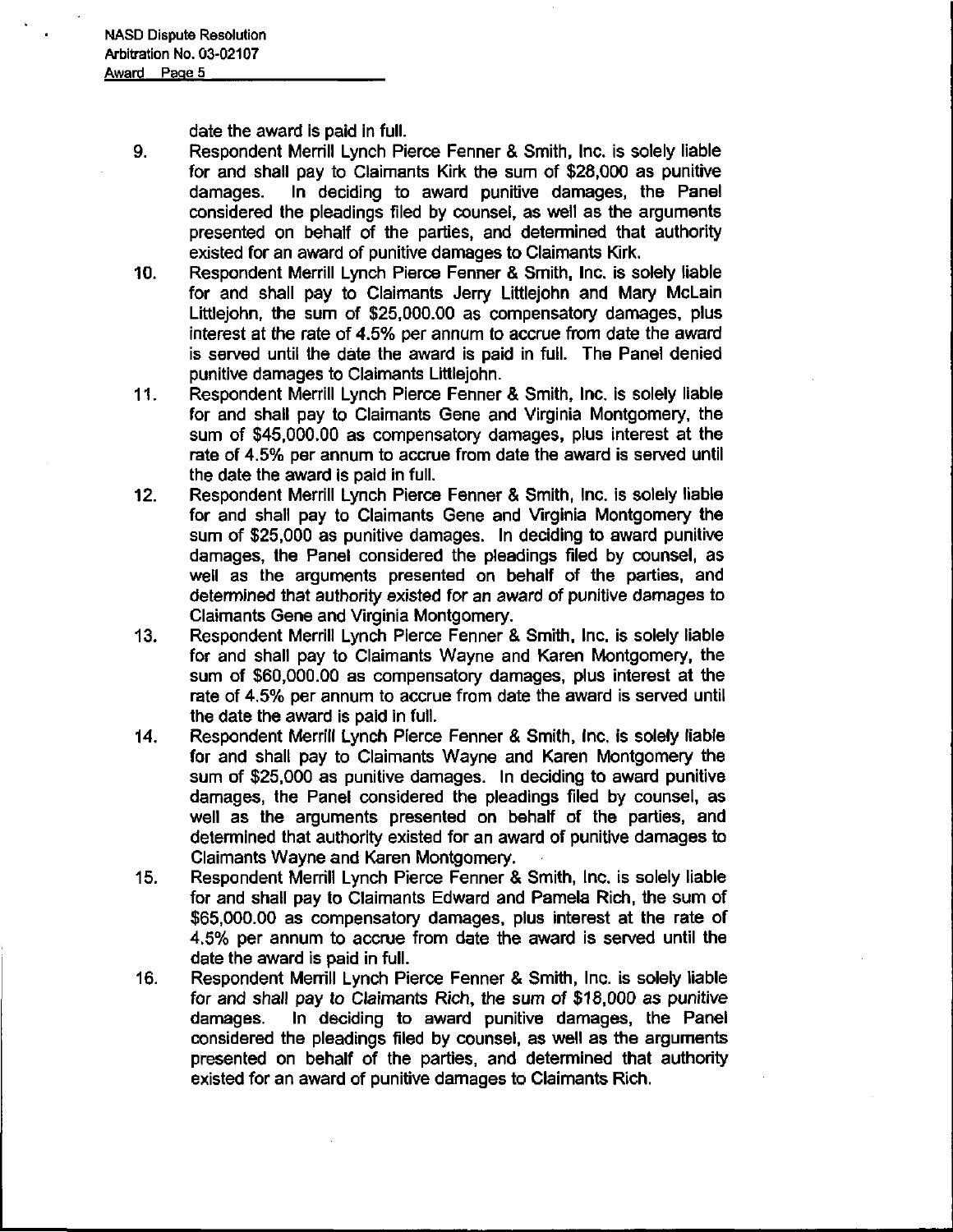- 17. Respondent Merrill Lynch Pierce Fenner & Smith, Inc. is solely liable for and shall pay to Claimants Larry and Rheta Waldrop, the sum of \$20,000.00 as compensatory damages, plus interest at the rate of 4.5% per annum to accrue from date the award is served until the date the award is paid in full.
- 18. Respondent Merrill Lynch Pierce Fenner & Smith, Inc. is solely liable for and shall pay to Claimants Waldrop, the sum of \$10,000 as punitive damages. In deciding to award punitive damages, the Panel considered the pleadings filed by counsel, as well as the arguments presented on behalf of the parties, and determined that authority existed for an award of punitive damages to Claimants Waldrop.
- 19. Respondent Merrill Lynch Pierce Fenner & Smith, Inc. is solely liable for and shall pay to Claimants Garry and Brenda Warner, the sum of \$77,000.00 as compensatory damages, plus interest at the rate of 4.5% per annum to accrue from date the award is served until the date the award is paid in full.
- 20. Respondent Merrill Lynch Pierce Fenner & Smith, Inc. is solely liable for and shall pay to Claimants Warner, the sum of \$25,000 as punitive damages. In deciding to award punitive damages, the Panel considered the pleadings filed by counsel, as well as the arguments presented on behalf of the parties, and determined that authority existed for an award of punitive damages to Claimants Warner.
- 21. Parties shall bear their own costs, including attorneys' fees, except as specified herein.
- 22. Any and all relief not specifically addressed herein, including any punitive damages beyond those specified herein, are denied.

# **EEES**

Pursuant to the Code, the following fees are assessed:

# Filing Fees

NASD Dispute Resolution will retain or collect the non-refundable filing fees for each claim: Initial claim filing fee  $\qquad \qquad = \$ \quad 600.00$ 

# Member Fees

Member fees are assessed to each member firm that is a party in these proceedings or to the member firm that employed the associated person at the time of the events giving rise to the following fees:

| dispute. Accordingly, Merrill Lynch Pierce Fenner & Smith, Inc. is a party and is assessed the |                 |
|------------------------------------------------------------------------------------------------|-----------------|
| following fees:                                                                                |                 |
| Member surcharge                                                                               | $= $2,800.00$   |
| Pre-hearing process fee                                                                        | $=$ \$ 750.00   |
| Hearing process fee                                                                            | $=$ \$ 5.000.00 |
| <b>Total fees</b>                                                                              | $= $8,550,00$   |
|                                                                                                |                 |

# **Adjournment Fees**

Adjournments granted during these proceedings for which fees were assessed: None.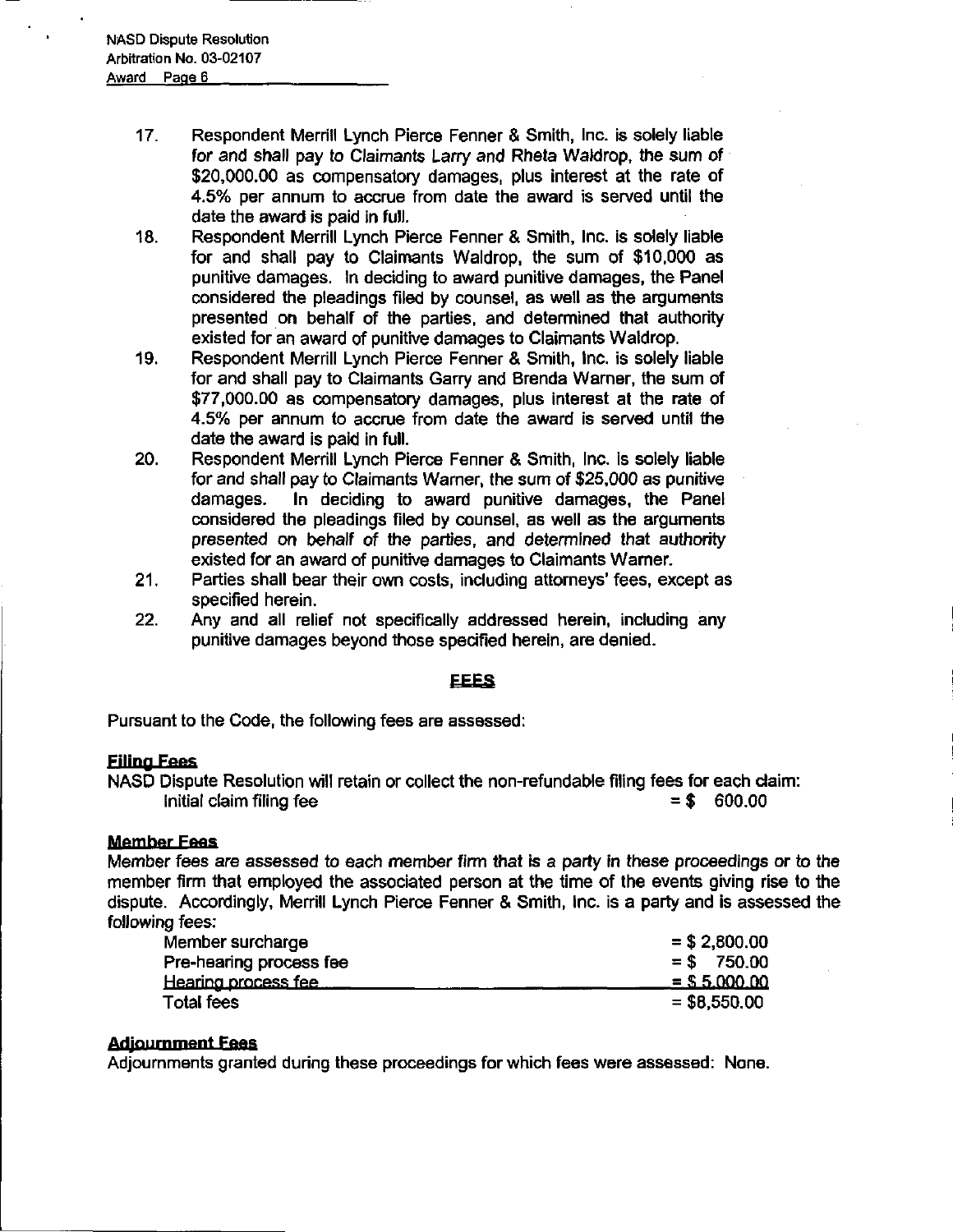# <u>ees and</u>

The Panel has assessed forum fees for each session conducted. A session is any meeting between the parties and the arbitrators, including a pre-hearing conference with the arbitrators, that lasts four (4) hours or less. Fees associated with these proceedings are:

| Three (3) Pre-hearing sessions with a single arbitrator $@$ \$450.00 |                             |            | $= $1,350.00$   |
|----------------------------------------------------------------------|-----------------------------|------------|-----------------|
| Pre-hearing conferences:                                             | November 24, 2003 1 session |            |                 |
|                                                                      | May 21, 2004                | 1 session  |                 |
|                                                                      | June 14, 2004               | 1 session  |                 |
| Two (2) Pre-hearing sessions with Panel $@$ \$1,200.00               |                             |            | $=$ \$ 2,400.00 |
| Pre-hearing conferences:                                             | November 3, 2003            | 1 session  |                 |
|                                                                      | March 10, 2004              | 1 session  |                 |
| Fifty-two (52) Hearing sessions $@$ \$1,200.00                       |                             |            | $= $62,400.00$  |
| <b>Hearing Dates:</b>                                                | June 28, 2004               | 2 sessions |                 |
|                                                                      | June 29, 2004               | 2 sessions |                 |
|                                                                      | June 30, 2004               | 2 sessions |                 |
|                                                                      | July 1, 2004                | 2 sessions |                 |
|                                                                      | July 2, 2004                | 2 sessions |                 |
|                                                                      | July 6, 2004                | 2 sessions |                 |
|                                                                      | July 7, 2004                | 2 sessions |                 |
|                                                                      | July 8, 2004                | 2 sessions |                 |
|                                                                      | July 9, 2004                | 2 sessions |                 |
|                                                                      | July 10, 2004               | 2 sessions |                 |
|                                                                      | August 5, 2004              | 2 sessions |                 |
|                                                                      | August 6, 2004              | 2 sessions |                 |
|                                                                      | August 7, 2004              | 2 sessions |                 |
|                                                                      | August 9, 2004              | 2 sessions |                 |
|                                                                      | August 10, 2004             | 3 sessions |                 |
|                                                                      | August 11, 2004             | 2 sessions |                 |
|                                                                      | August 12, 2004             | 2 sessions |                 |
|                                                                      | August 13, 2004             | 2 sessions |                 |
|                                                                      | August 14, 2004             | 1 session  |                 |
|                                                                      | August 30, 2004             | 3 sessions |                 |
|                                                                      | August 31, 2004             | 2 sessions |                 |
|                                                                      | September 1, 2004           | 3 sessions |                 |
|                                                                      | September 2, 2004           | 3 sessions |                 |
|                                                                      | September 3, 2004           | 2 sessions |                 |
|                                                                      | September 6, 2004           | 1 session  |                 |

# $Total Forum Fees$  = \$66,150.00

The Panel assessed 100% of the total forum fees in the amount of \$66,150.00 solely to Respondent Merrill Lynch Pierce Fenner & Smith, Inc.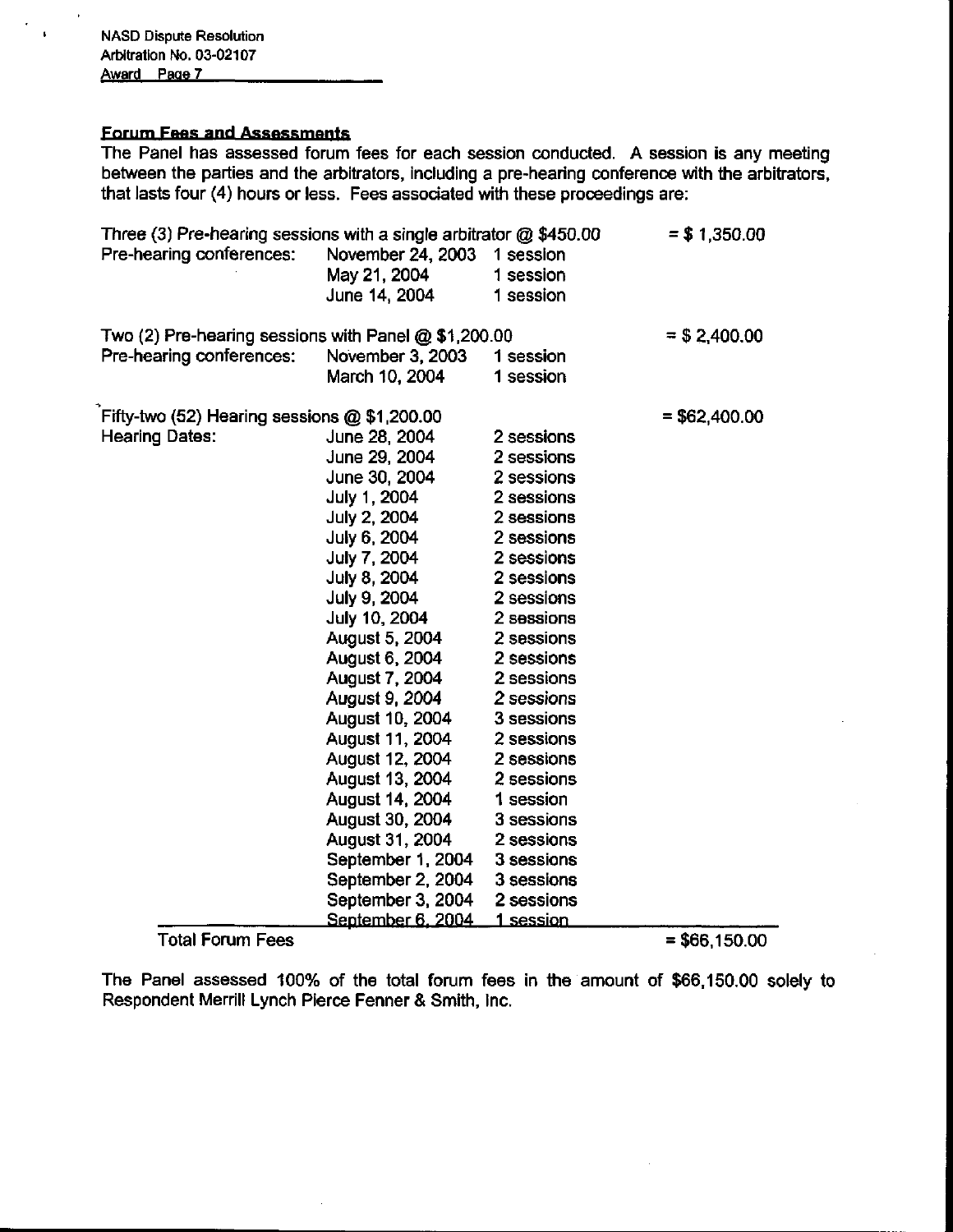NASD Dispute Resolution Arbitration No. 03-02107 Award Page 8

# **FEE SUMMARY**

1. Claimants Gower; Sievers; Natalie Gower; Kirk; Littlejohn; Warner; Garrett; Waldrop; Gene<br>
and Virginia Montgomery; Evans; Rich; and Wayne and Karen Montgomery are solely liable<br>
for:<br>
Initial Filing Fee<br>
Less payments and Virginia Montgomery; Evans; Rich; and Wayne and Karen Montgomery are solely liable for:

| Initial Filing Fee                             | 600.00<br>$=$ \$ |
|------------------------------------------------|------------------|
| Less payments                                  | $=$ \$2.400.00   |
| Refund Due from NASD Dispute Resolution        | $= $1,800.00$    |
| Respondent Merrill Lynch is solely liable for: |                  |
| <b>Member Fees</b>                             | $= $8,550.00$    |
| <b>Forum Fees</b>                              | $=$ \$66,150.00  |
| <b>Total Fees</b>                              | $= $74,700.00$   |
| Less payments                                  | $=$ \$ 8.550.00  |
| <b>Balance Due NASD Dispute Resolution</b>     | $= $66,150.00$   |

All balances are payable to NASD Dispute Resolution and are due upon receipt pursuant to Rule 10330(g) of the Code.

# **ARBITRATION PANEL**

| Stanley G. Rives, PhD. | $\overline{\phantom{0}}$ | Public Arbitrator, Presiding Chairperson |
|------------------------|--------------------------|------------------------------------------|
| Daniel P. Urban        | <b>Contract Contract</b> | <b>Public Arbitrator</b>                 |
| Thomas A. Welch        | $\sim$                   | Non-Public Arbitrator                    |

# Concurring Arbitrators' Signatures

Stanley G. Rives, PhD. Stanley G. Rives, PhD. Public Arbitrator, Presiding Chairperson

5/22/04

Daniel P. Urban Signature Date Signature Date

9/22/04

Thomas A. Welch Signature Date Signature Date Non-Public Arbitrator

Public Arbitrator

9/22/Q4

Date of Service (For NASD Dispute Resolution office use only)

9/22/04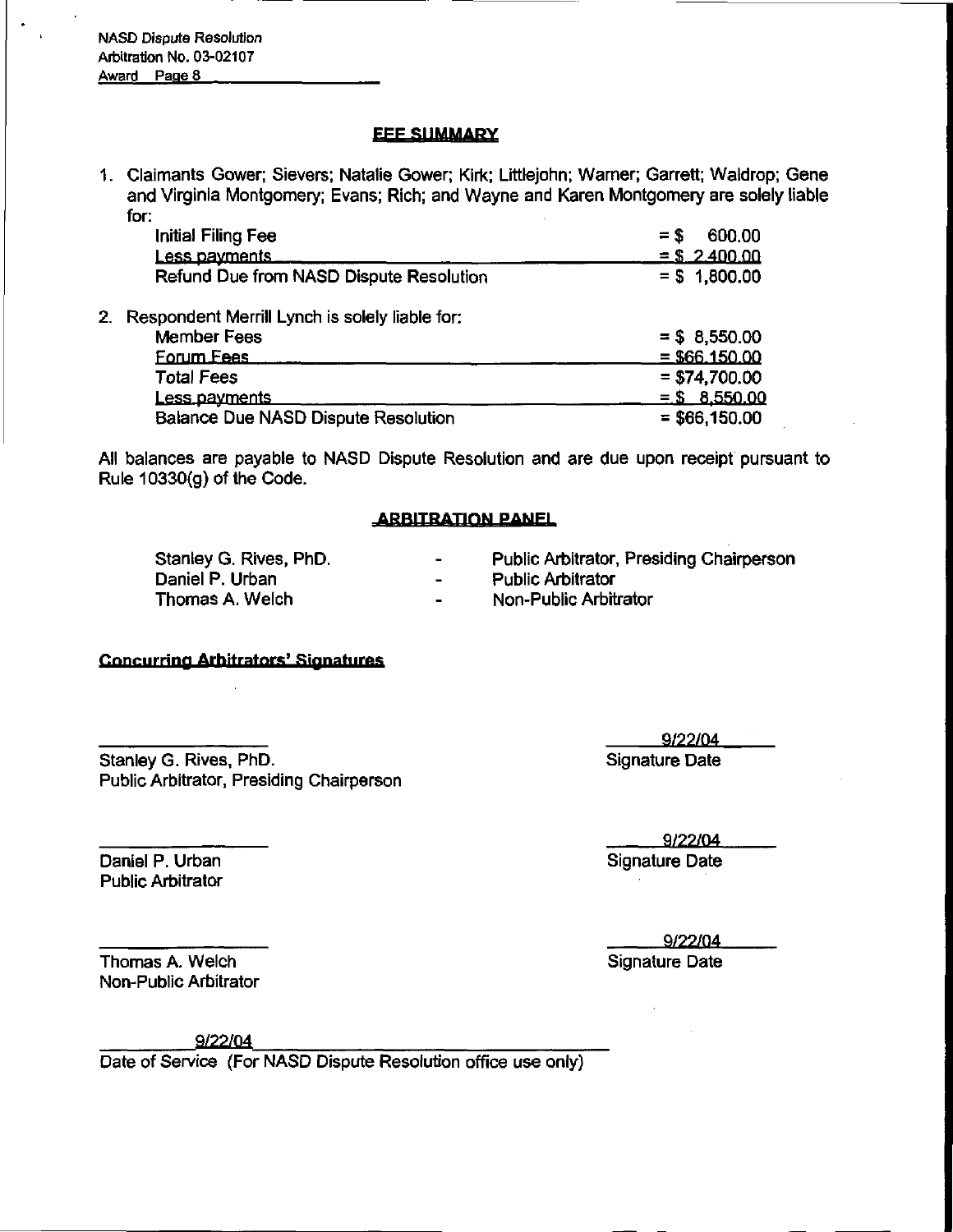**NASD Dispute Pesolution** Arbttmttan No. 03-02107 Award Page 6

S

### **FEE SHIMMARY**

1. Claimants Gower; Sievers; Natalle Gower; Kirk; Littlelphn; Warner; Garrett; Waldrop; Gene and Virginia Montgomery; Evans; Rich; and Wayne and Karen Montgomery are solely liable for:

|    | Initial Filing Fee                             | 600.00<br>- 5     |
|----|------------------------------------------------|-------------------|
|    | <u>Less davments</u>                           | $= 2.400.00$      |
|    | Refund Due from NASD Dispute Resolution        | $= $1,800.00$     |
| 2. | Respondent Merrill Lynch is solely liable for: |                   |
|    | <b>Member Fees</b>                             | $= $ 8,550,00$    |
|    | <b>Forum Fees</b>                              | <b>B66.150.00</b> |
|    | <b>Total Fees</b>                              | $= $74,700.00$    |
|    | ess payments                                   | $=$ \$ 8.550.00   |

 $B$ alance Due NASD Dispute Resolution  $= $66,150.00$ 

AH balances are payable to NASD Dispute Resolution and are due upon receipt pursuant to Rule  $10330(g)$  of the Code.

#### <u>ARBITRATION PANEL</u>

| Stanley G. Rives, PhD. | $\blacksquare$ | Public Arbitrator, Presiding Chairperson |
|------------------------|----------------|------------------------------------------|
| Daniel P. Urban        | $\blacksquare$ | <b>Public Arbitrator</b>                 |
| <b>Thomas A. Weich</b> | $\blacksquare$ | Non-Public Arbitrator                    |

Concurring Arbitrators' Signatures

Stanley G. Rives, PhD. Signature Date Public Arbitrator, Presiding Chairperson

Daniel P. Urban Signature Data Signature Data **Public Arbitrator** 

 $\mathcal{C}(\mathcal{P}_{\mathbf{c}(\mathbf{c})})$ 

Thomas A. Welch Signature Date Signature Date Non-Public Arbitrator

Date of Service (For NASD Dispute Resolution office use only)

SEP-22-2004 16:33

P.09 r's contrary of the contrary of the contrary of the contrary of the contrary of  $\mathsf{P}$  .  $\partial \mathbb{P}$ 

د ارو<mark>هنوی</mark> کاردکار ۲۰۰<del>۰</del>

p.2

9-22-04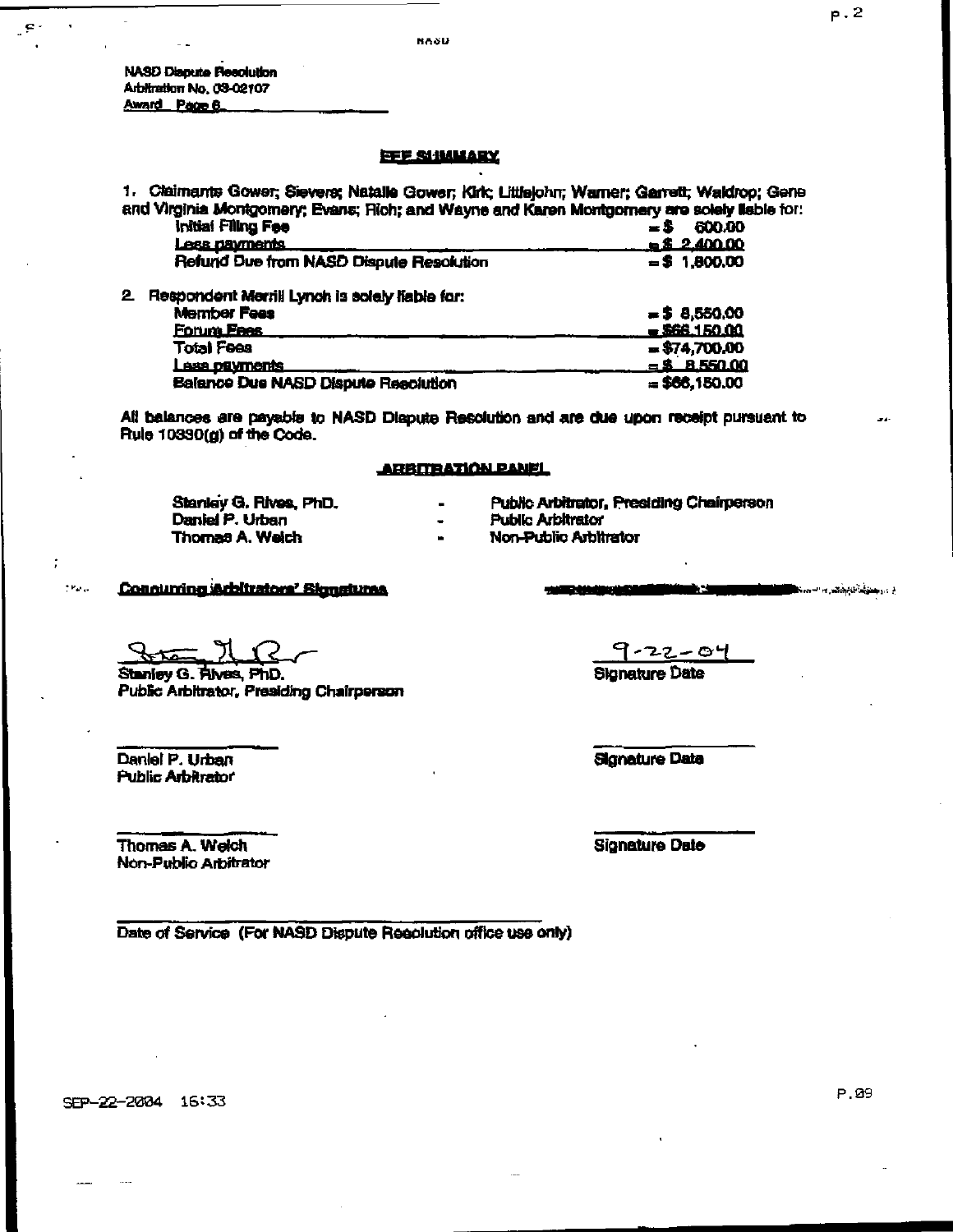NASD (Maputo Resolution Arbitration No. 03-02107 **Award Page &** 

### <u>EFF SHUMARY</u>

1. Claimants Gower; Sievers; Natalle Gower; Kirk; Littlejohn; Warner; Garrett; Waldrop; Gene and Virginia Montgomery; Evans; Rich; and Wayne and Karen Montgomery are solely liable for:

| Initial Filing Fee                      | 600.00          |
|-----------------------------------------|-----------------|
| <u>Less nevments</u>                    | $= $2,400,00$   |
| Refund Due from NASD Dispute Resolution | $=$ \$ 1,800.00 |
|                                         |                 |

2. Respondent Merrill Lynch Is solely liable for:

| Member Fees                         | $=$ \$ 8,550.00        |
|-------------------------------------|------------------------|
| <u>Forum Fees</u>                   | $= $66.150.00$         |
| <b>Total Fees</b>                   | $= $74,700.00$         |
| Less payments                       | $\angle$ \$ $R$ 550.00 |
| Betance Due NASD Dispute Resolution | $= $66,150,00$         |

All balances are payable to NASD Dispute Resolution and are due upon receipt pursuant to Rule 1 0330(g) of the Code.

### **ARBITRATION PANEL**

Stanley G. Rives, PhD. Daniel P. Urban Thomas A. Welch

Public Arbitrator, Presiding Chairperson

Public Arbitrator

Non-Public Arbitrator

# Concurring Arbitrators' Signatures

Stanley G. Rives, PhD. Public Arbitrator, Presiding Chairperson

um

Daniel P. Urban Public Arbitrator

Signature Date

Thomas A. Welch Non-Public Arbitrator Signature Date

Dale of Service (For NASD Dispute Resolution office use only)